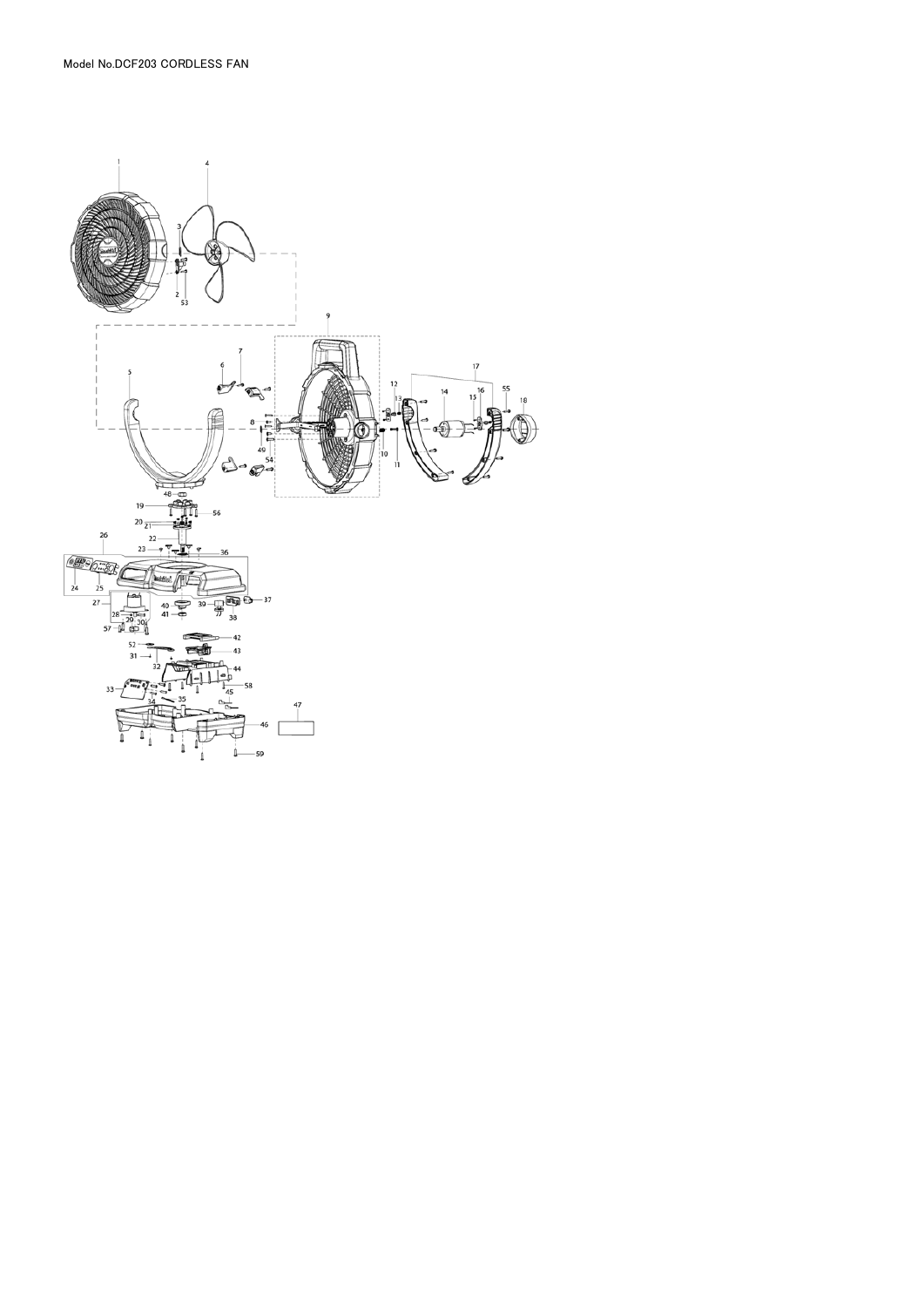## Model No.DCF203 CORDI FSS FAN

|                        |                          |                                                    |   | Артикул Детали Описание Замена Количество New/Old |        | -1 | Дополнительно   Дополнительно  <br>2 | Примечание |
|------------------------|--------------------------|----------------------------------------------------|---|---------------------------------------------------|--------|----|--------------------------------------|------------|
| 001                    | TE00000371               | <b>FRONT COVER</b><br>OF THE BODY                  |   | $\mathbf{1}$                                      |        |    |                                      |            |
| 002                    | TE00000362               | <b>RELEASE</b>                                     |   | $\mathbf{1}$                                      |        |    |                                      |            |
| 003                    | TE00000373               | <b>BUTTON</b><br><b>CIRCLIP</b>                    |   | $\mathbf{1}$                                      |        |    |                                      |            |
| 004                    | TE00000374               | <b>FAN BLADE</b>                                   |   | $\mathbf{1}$                                      |        |    |                                      |            |
| 005                    | TE00000375               | <b>FRONT COVER</b><br>OF STAND                     |   | $\mathbf{1}$                                      |        |    |                                      |            |
| 006                    | TE00000376               | SHELL HOOK<br>(BLUE)                               |   | 4                                                 |        |    |                                      |            |
| 007                    | TE00000028               | <b>TAPPING SCREW</b><br>3X14                       |   | 4                                                 |        |    |                                      |            |
| 008                    | TE00000030               | P.H.SCREW M3X5                                     |   | $\overline{2}$                                    |        |    |                                      |            |
| 009                    | TE00000363               | <b>BACK COVER OF</b><br>THE BODY                   |   | $\mathbf{1}$                                      |        |    |                                      |            |
| 010                    | TE00000378               | <b>SPRING</b>                                      |   | $\mathbf{1}$                                      |        |    |                                      |            |
| 011                    | TE00000364               | LOCKED SCREW<br><b>FOR FRONT</b><br><b>HOUSING</b> |   | $\mathbf{1}$                                      |        |    |                                      |            |
| 012                    | TE00000190               | <b>STOPPER</b>                                     |   | $\overline{2}$                                    |        |    |                                      |            |
| 013                    | TE00000197               | SPRING1                                            |   | $\overline{2}$                                    |        |    |                                      |            |
| 014                    | TE00000380               | <b>MOTOR</b><br>SELF-TAPPING                       |   | $\mathbf{1}$                                      |        |    |                                      |            |
| 015                    | TE00000203               | SCREW 2.5X8<br><b>STOPPER</b>                      |   | 4                                                 |        |    |                                      |            |
| 016                    | TE00000189               | <b>SUPPORT</b><br><b>BACK COVER OF</b>             |   | $\overline{2}$                                    |        |    |                                      |            |
| 017                    | TE00000381               | THE SUPPORT LR                                     |   | $\mathbf{1}$                                      |        |    |                                      |            |
| 018<br>019             | TE00000011<br>TE00000062 | <b>MOTOR COVER</b><br><b>COUPLING</b>              |   | $\mathbf{1}$<br>$\mathbf{1}$                      |        |    |                                      |            |
| 020                    | TE00000064               | COMPRESSION                                        |   | 6                                                 |        |    |                                      |            |
| 021                    | TE00000063               | SPRING-5<br>STEEL BALL 6                           |   | 6                                                 |        |    |                                      |            |
| 022                    | TE00000382               | PRINCIPAL AXIS                                     |   | $\mathbf{1}$                                      |        |    |                                      |            |
| 023                    | TE00000089               | POM PLATE                                          |   | $\,$ 5                                            | $\ast$ |    |                                      |            |
| $023 - 1$              | TE00000474               | POM PLATE                                          | 0 | $\,$ 5                                            |        |    |                                      |            |
| 024<br>025             | TE00000365<br>TE00000384 | SWITCH LABEL<br><b>SWITCH PANEL</b>                |   | $\mathbf{1}$<br>$\mathbf{1}$                      |        |    |                                      |            |
| 026                    | TE00000385               | <b>UPPER BASE</b>                                  |   | $\mathbf{1}$                                      |        |    |                                      |            |
| D <sub>10</sub>        |                          | INC. 24,25                                         |   |                                                   |        |    |                                      |            |
| 027                    | TE00000386               | <b>SUB MOTOR</b>                                   |   | $\mathbf{1}$                                      |        |    |                                      |            |
| D <sub>10</sub><br>028 | TE00000281               | INC. 28-30<br>NUT M3                               |   | $\mathbf{1}$                                      |        |    |                                      |            |
| 029                    | TE00000282               | SHAKE HEAD-                                        |   | $\mathbf{1}$                                      |        |    |                                      |            |
| 030                    | TE00000102               | POM <sub>2</sub><br>PHILLIPS HEAD                  |   | $\mathbf{1}$                                      |        |    |                                      |            |
| 031                    | TE00000256               | SCREW M3X14<br><b>TAPPING SCREW</b>                |   | $\overline{2}$                                    |        |    |                                      |            |
|                        |                          | 3X8<br>SHAKE HEAD -                                |   |                                                   |        |    |                                      |            |
| 032<br>033             | TE00000277<br>TE00000387 | CONNECTION<br>IRON<br><b>CONTROLLER</b>            |   | 1<br>$\mathbf{1}$                                 |        |    |                                      |            |
| 034                    | TE00000388               | SCREW 3X10                                         |   | 4                                                 |        |    |                                      |            |
| 035                    | TE00000407               | <b>CABLE TIE</b>                                   |   | $\mathbf{1}$                                      |        |    |                                      |            |
| 036                    | TE00000090               | POM FLAT<br>WASHER 16                              |   | $\mathbf{1}$                                      |        |    |                                      |            |
| 037                    | TE00000018               | <b>ADAPTER</b><br>SOCKET CAP                       |   | $\mathbf{1}$                                      |        |    |                                      |            |
| 038                    | TE00000389               | <b>ADAPTOR PLATE</b>                               |   | $\mathbf{1}$                                      |        |    |                                      |            |
| 039                    | TE00000390               | DC CHARGE<br><b>BASE</b>                           |   | $\mathbf{1}$                                      |        |    |                                      |            |
| 040                    | TE00000274               | SHAKE HEAD-<br>POM <sub>1</sub>                    |   | $\mathbf{1}$                                      |        |    |                                      |            |
| 041                    | TE00000276               | NUT M8                                             |   | $\mathbf{1}$                                      |        |    |                                      |            |
| 042                    | TE00000263               | <b>CLAMPING</b><br>PARTS OF<br><b>BATTERY TOUC</b> |   | $\mathbf{1}$                                      |        |    |                                      |            |
| 043                    | TE00000247               | <b>TERMINAL</b>                                    |   | $\mathbf{1}$                                      |        |    |                                      |            |
| 044                    | TE00000391               | <b>BATTERY</b><br><b>HOUSING</b>                   |   | $\mathbf{1}$                                      |        |    |                                      |            |
| 045                    | TE00000394               | <b>LEAD UNIT</b>                                   |   | $\mathbf{1}$                                      |        |    |                                      |            |
| 046                    | TE00000392               | LOWER COVER<br>OF THE BASE                         |   | $\mathbf{1}$                                      |        |    |                                      |            |
| 047                    | TE00000402               | RATING LABEL                                       |   | $\mathbf{1}$                                      |        |    |                                      |            |
| 048<br>049             | TE00000069<br>TE00000370 | <b>LOCKNUT M10</b><br>CIRCLIP M3                   |   | $\mathbf{1}$<br>$\mathbf{1}$                      |        |    |                                      |            |
| 052                    | TE00000408               | <b>WASHER</b>                                      |   | $\mathbf{1}$                                      |        |    |                                      |            |
| 053                    | TE00000028               | <b>TAPPING SCREW</b>                               |   | $\overline{2}$                                    |        |    |                                      |            |
| 054                    | TE00000028               | 3X14<br><b>TAPPING SCREW</b>                       |   | 3                                                 |        |    |                                      |            |
| 055                    | TE00000028               | 3X14<br><b>TAPPING SCREW</b>                       |   | 8                                                 |        |    |                                      |            |
| 056                    | TE00000028               | 3X14<br><b>TAPPING SCREW</b><br>3X14               |   | 4                                                 |        |    |                                      |            |